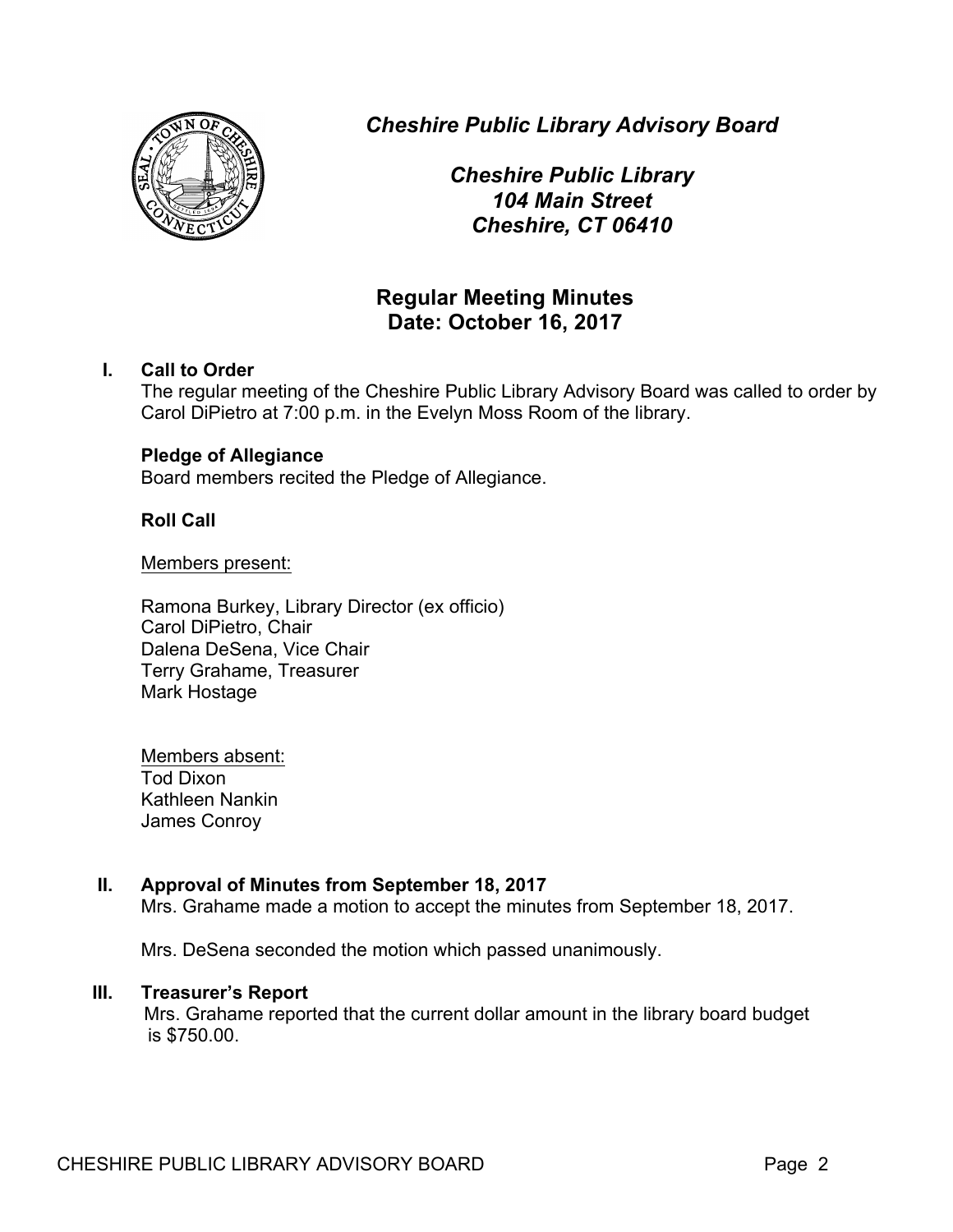Meeting Minutes

## **IV. Communications**

Mrs. DiPietro said that the Association of Connecticut Library Boards will be meeting on November 3, 2017 at the University of Hartford. Please contact Carol if interested in attending.

Several communication documents were distributed to the Board members to peruse:

Cheshire Friends of the Library Newsletter

Waterbury Republican Article dated 9/24/17 about the sidewalk work in front of the Cheshire Public Library.

Sunday Waterbury Republican Article dated 10/15/17 about making improvements to the Waterbury Public Library.

## **V. Report of the Chair**

Mrs. DiPietro reported that the Civic Engagement Fair was attended by approximately 100 people. She volunteered during the entire day and said it was a very nice event.

#### **Report of the Library Director**

#### **Programs and Services**

The Library's Civic Engagement Fair was held on September 23 from 10:00am -12:00pm at Cheshire High School. The event was co-hosted with the Social Studies Department, led by teacher, Tim Galvin). It was a great success with more than 100 attendees connecting with 34 community groups. This event strengthened the community and will be repeated in the future. There was great interest and enthusiasm for civic engagement.

A survey was sent out receiving 12 responses. A comment was that it was held at a difficult time to be scheduled having just completed the Fall Festival. 94% of the attendees learning something and 89% felt more confident about what they learned.

Mrs. Burkey thanked Mrs. DiPietro for her volunteer efforts at the event.

"Donuts with Grownups" followed by "Coffee with the Candidates" took place on Saturday, October  $7<sup>th</sup>$ . Seven Town Council candidates, representing both parties, were in attendance and answered questions from residents and listened to their concerns regarding town issues.

The third annual Town-Wide Scavenger Hunt brought forth 16 teams, with 75+ total participants, and 495 hash tagged photos **(#cheshirehunt2017)** posted on Instagram. A new family in town found the Svavenger Hunt a great way to get to know Cheshire. Mrs. Burkey thanked Lauren Gledhill and Louise LeClaire for organizing the event as it entailed a lot of work and a payout of civic pride!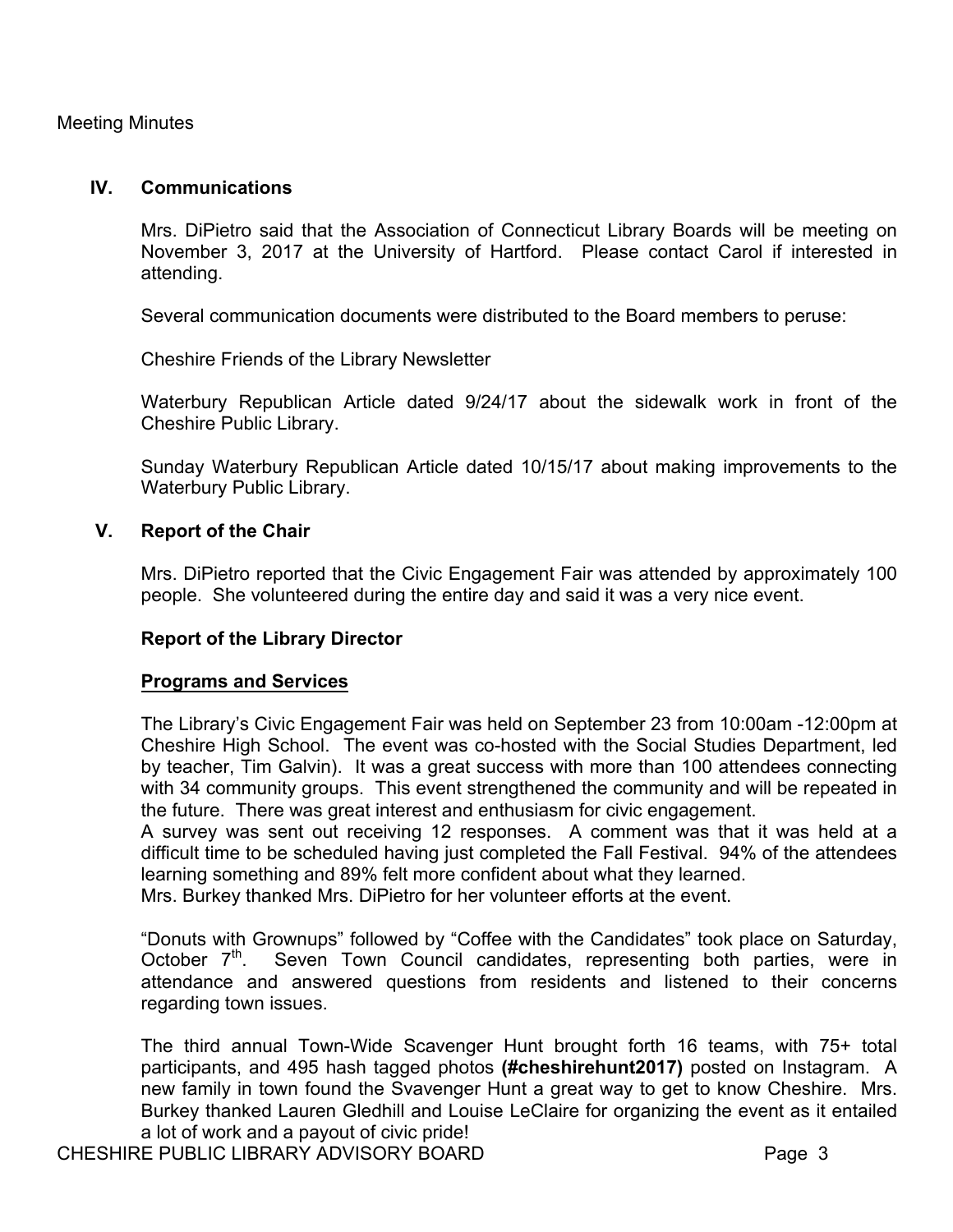## Meeting Minutes

Laurent Gledhill, Children's Librarian, solo-hiked the 273-mile Long Trail in Vermont in September. She spoke about her experience, including tips for "newbie" hikers on October 16 in the Mary Baldwin Room.

October 10, 2017 was National Friends of Libraries Week. To commemorate, Robert J. Oris, Jr. presented a Proclamation to the Cheshire Friends.

On November 4 at 11:00am at the library, Marine Sergeant Craig Grossi, Afghanistan war veteran and his adopted dog Fred, will be sharing their experience. Craig discovered Fred in Afghanistan while on patrol, gave him beef jerky, and the rest is history *"CRAIG & FRED, A Marine, A Stray Dog, and how they rescued each other"* is Craig Grossi's book that tells their story.

On November 7, Cheshire police officer and resident Dave Maliar will discuss his own hiking memoir, *Not Because It's Easy: A Story of Pain, Struggle and Reward on the Tahoe Rim Trail.* Copies of his book are available for purchase and signing.

There have been excellent outcome scores on library programming.

#### **Personnel**

Kaitlin Dattilo was promoted from 15-hour Clerk to 15-hour Library Technical Associate. Her vacant position is unfilled, as will be any future vacancies. Cheshire waits for a State Budget.

Because of staffing cuts and unfilled vacancies, we are at the same level of staff as was in Fiscal Year 2005. It has decreased by 34% which is a testament to the productivity and efficiency of current staff.

## **Financial**

The Town Manager has asked that the Library Board complete a Fund Development Plan pursuing an annual appeal or other fundraising activities.

#### **Building and Grounds**

The bids for the remodel project came in higher than expected so staff are working with the architect to re-scope and re-bid the project, in order to have a project that is not only at or below budget, while maintaining the spirit of the building program. Programming elements will be retained, i.e., quiet reading area, additional rest rooms, etc. The purchase of commercial grade, rather than custom furniture can generate cost savings. Project start date is in December.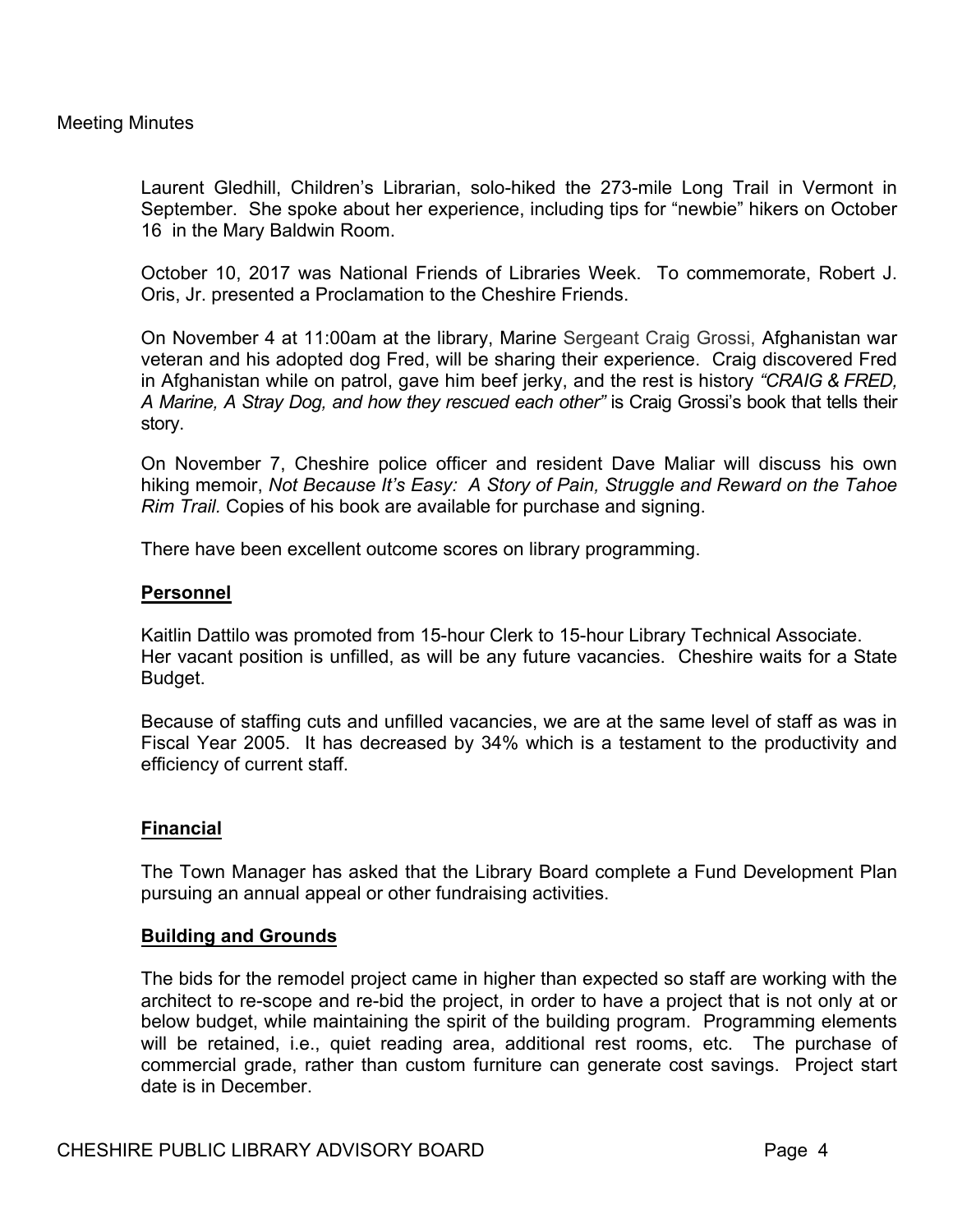Meeting Minutes

## **Policies and Planning**

Mrs. Burkey continues to work on the town-wide Building Use Policy document with the Town Manager and other town staff.

## **Other/Artsplace/Friends**

Mrs. Burkey was recognized as a special guest at the Friends of CPFA/Artsplace fundraiser with author Kristan Higgins on October 11. The program was enjoyed by dozens of attendees. Proceeds from the evening benefited "Art Heals".

Respectfully Submitted, Ramona Burkey, M.L.S. Library Director

*Please see our monthly calendar at www.cheshirelibrary.org for a full listing of library programs and events.*

#### **VI. Unfinished Business**

There was nothing to report.

## **VII. New Business**

#### Annual Appeal & Fund Development

Mr. Milone wants the Library Board to wait on Annual Appeal & Fund Development activity. He is concerned that residents will question town money being used (approximately \$4,000.00) for distribution of an appeal letter. The Friends of the Library can have more leverage and fundraising power if it were to become a 501C3 non-profit organization. This topic is being discussed at tonight's Friends of the Library monthly meeting. The consensus of the Library Board members is to wait until after the Friend's meeting before making any decisions.